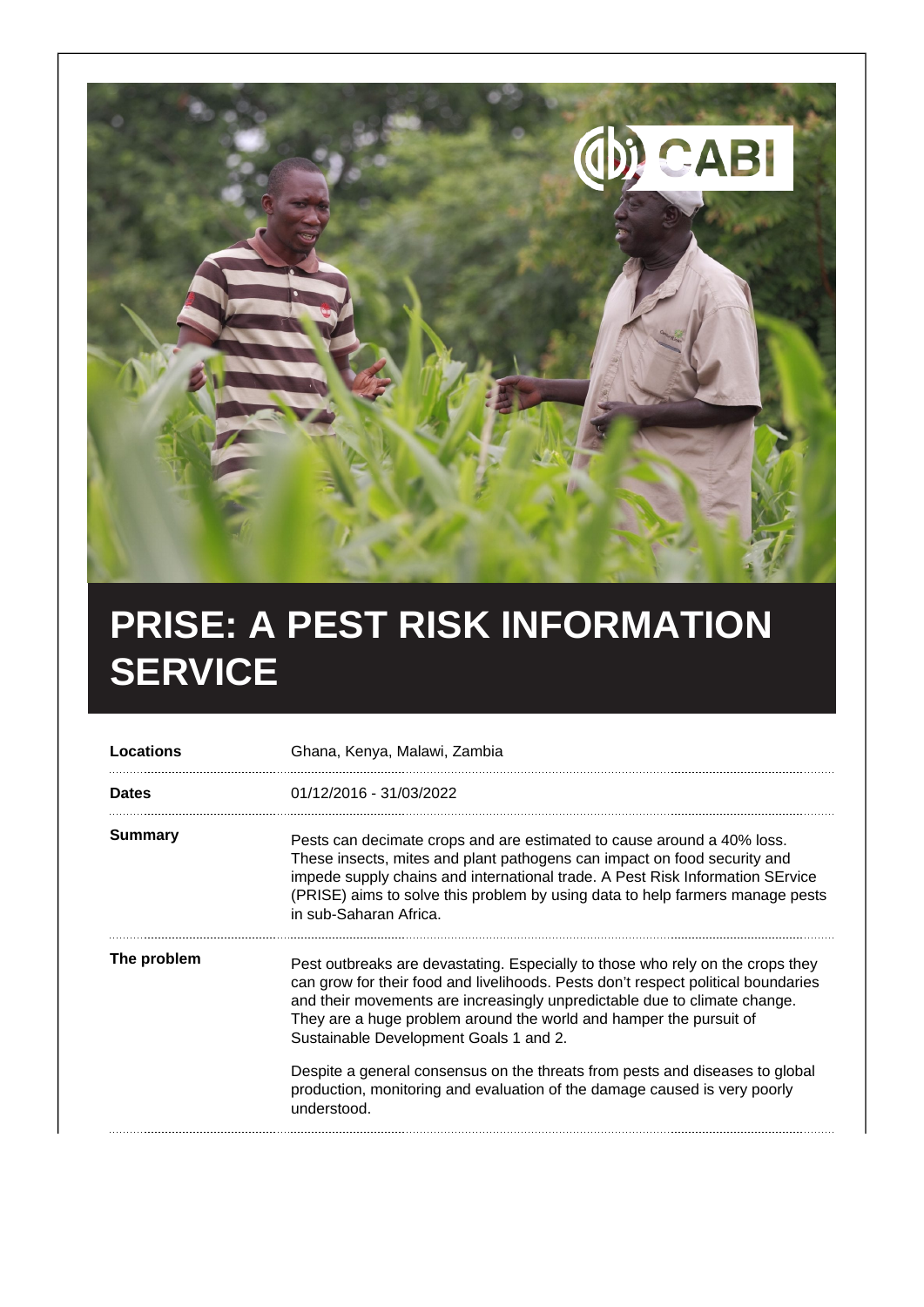| What we are doing | Innovation can provide new solutions. This project will help to improve the<br>livelihoods of smallholder farmers by reducing crop losses caused by pests<br>across four sub-Saharan African countries.                                                                                                                                                                                                                                                                                                                        |
|-------------------|--------------------------------------------------------------------------------------------------------------------------------------------------------------------------------------------------------------------------------------------------------------------------------------------------------------------------------------------------------------------------------------------------------------------------------------------------------------------------------------------------------------------------------|
|                   | To forecast the risk of pest outbreaks, we will use a novel combination of earth<br>observation technology, real-time field observations, and plant-pest lifecycle to<br>deliver a science-based Pest Risk Information SErvice (PRISE) for sub-Saharan<br>Africa. Expansive, novel crowd-sourcing reports will also be established to<br>strengthen and validate the system.                                                                                                                                                   |
|                   | Ministries of Agriculture and their extension experts in Zambia, Ghana, Kenya<br>and Malawi will be actively engaged and involved in this pest forecasting<br>system, which collects and combines disparate datasets, manipulates data<br>using computational and modelling expertise, and assimilates well-established<br>international development networks.                                                                                                                                                                 |
|                   | In-country data collected from the field will be fed into the model, and also used<br>to ground-truth results, which will allow the team to continually improve it. Risk<br>messages and mitigation measures will be communicated to users and we will<br>monitor and evaluate the service to assess its impact.                                                                                                                                                                                                               |
|                   | Risk forecasts will be integrated into existing plant health systems, using<br>networks in current programmes and projects, to trigger appropriate action to<br>deliver large scale alerts, advice and inputs to farmers.                                                                                                                                                                                                                                                                                                      |
|                   | Capacity development and involvement of each country's private and public<br>sector organizations, will also enable business plans to be developed for long-<br>term sustainability.                                                                                                                                                                                                                                                                                                                                           |
| Results so far    | PRISE has delivered pest alerts in Kenya, Ghana, Zambia and Malawi to over<br>1.8 million farmers since it began in 2017.                                                                                                                                                                                                                                                                                                                                                                                                      |
|                   | During the 2019/2020 short rains season in Kenya, PRISE model outputs were<br>integrated in the MoA-INFO SMS service. At the end of this season,<br>59% of farmers who received the service changed their practices based on<br>PRISE recommendations for fall armyworm, with the most common<br>outcomes being a reduced population of the pest and an increase in maize<br>harvest. In the 2020/2021 short rains season, 87% of maize farmers surveyed<br>believed the time recommended to take action by PRISE was correct. |
|                   | In partnership with iCow in 2021, the development of a maize SMS service,<br>which integrated PRISE model outputs, saw participating farmers report an<br>increase in maize yields by 109% and a reduction in pest damage by 70%.                                                                                                                                                                                                                                                                                              |
|                   | Analysis on recent PRISE impact data shows a return on investment of 1:182.<br>This means that the 1.8 million farmers reached by PRISE earned an extra<br>£1.5 billion in produce value.                                                                                                                                                                                                                                                                                                                                      |
|                   | This is whilst still in our R&D phase. Imagine what we can do next!                                                                                                                                                                                                                                                                                                                                                                                                                                                            |
| <b>Donors</b>     | Co-finance from Plantwise, CABI and Assimila Ltd, UK Space Agency                                                                                                                                                                                                                                                                                                                                                                                                                                                              |
| <b>Partners</b>   | Zambia Agriculture Research Institute (ZARI), Zambia - International partner,<br>Ministry of Agriculture, Livestock and Fisheries, Kenya - International partner,<br>Kenya Agricultural & Livestock Research Organization (KALRO), Kenya -<br>International partner, Plant Protection & Regulatory Services Directorate<br>(PPRSD), Ghana - International partner, Centre for Environmental Data<br>Analysis - Project consortium, Assimila - Project consortium                                                               |